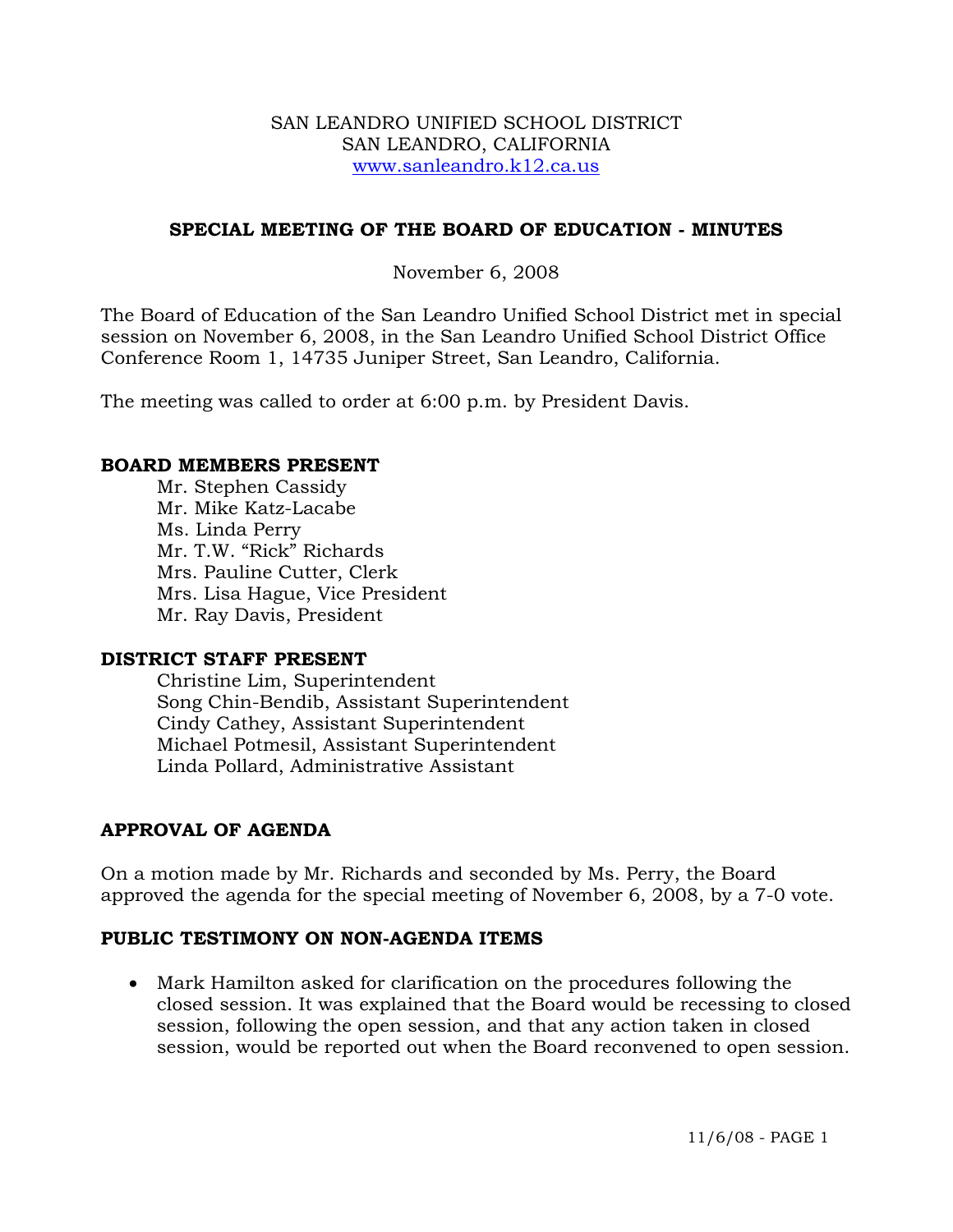## **CONSENT ITEMS**

Ms. Perry requested that Consent Item 5.2-C be pulled for language clarification, and Mr. Katz asked that 5.1-C be pulled.

### Educational Services

3.1-C Non-Public School Contract

# Facilities and Construction

- 5.3-C Amendment #1 to Vista Environmental Consulting Contr4act to Provide Hazardous Materials Assessment, Remediation Design, and Remediation Oversight Services for the Bancroft Middle School Roof and Heat Replacement Project, Garfield Restroom Renovation and Monroe Restroom Renovation Projects.
- 5.4-C Chapot Construction Change Order #3 for the McKinley and Washington Elementary Schools Restroom Renovation Project

On a motion made by Mr. Richards and seconded by Ms. Perry, the Board approved the remaining consent items by a 7-0 vote.

# Facilities and Construction

5.1-C Construction Contract with Jeff Luchetti Construction for the 9th Grade Campus, Bid Package #08-06

> President Davis distributed updated clarifying language with regards to staff's recommendation.

> Concerns and questions raised by Mr. Katz and Mr. Cassidy included why the bids received were well under the initial construction budget, how it was determined if a bidder was responsible and responsive, and any additional background information regarding the recommended contractor.

Staff explained that the time of year when the bid process was conducted, and the economy may have played a role in why the bids came in under the initial estimate. Staff also verified that Jeff Luchetti Construction had met all the criteria required by law, had a valid and appropriate contractor's license and bonding capacity, and therefore was considered a responsible bidder. In addition it was noted that while it was not required by law, calls made to references came back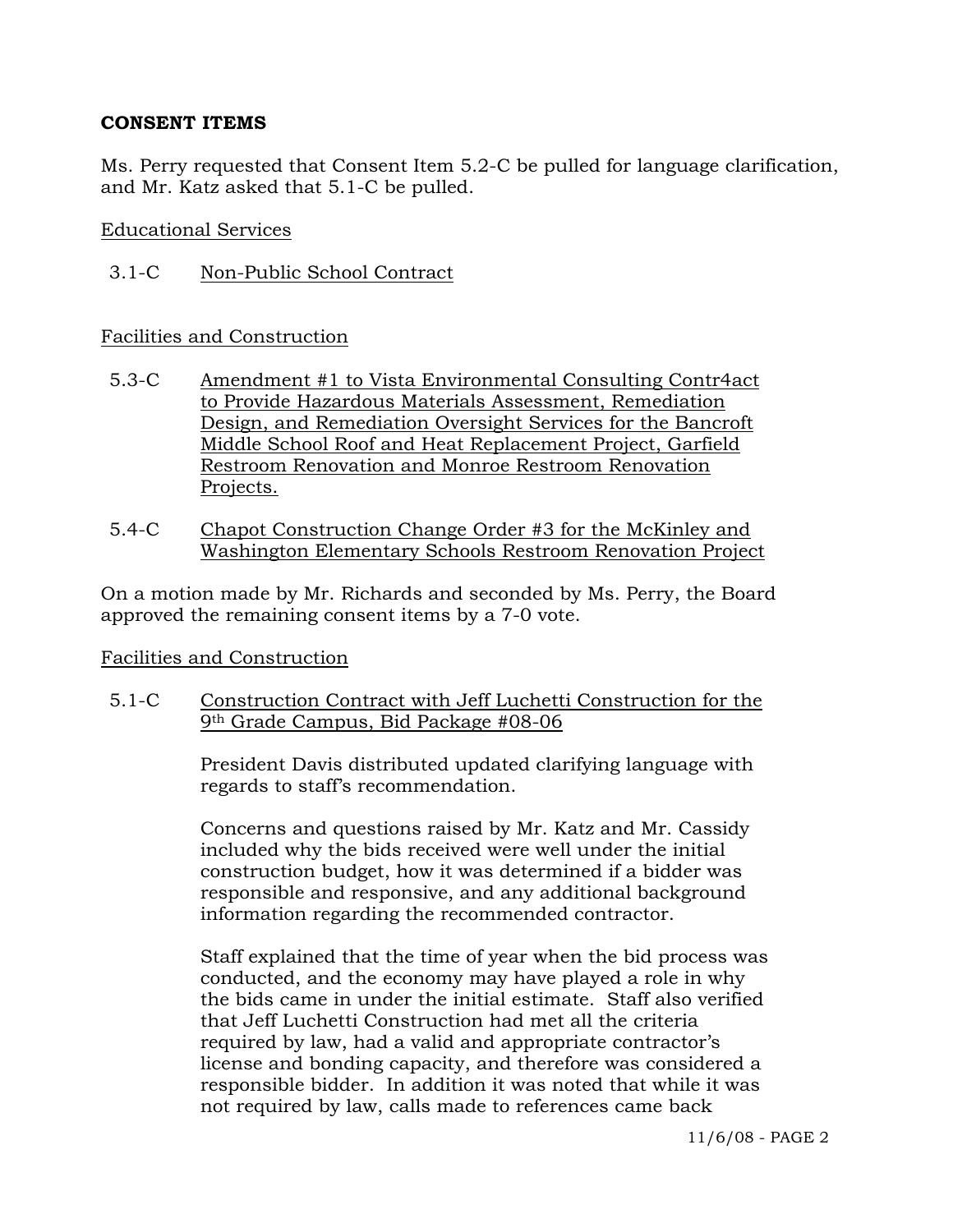favorable.

On a motion made by Mr. Katz and seconded by Mr. Cassidy, the Board approved the construction contract with Jeff Luchetti Construction, the lowest responsive and responsible bidder for the 9th Grade Campus, Bid Package #08-06 of \$21,2580,000 and authorize 10% contingency of \$2,125,800 for a total not to exceed amount of \$23,383,000 by a 7-0 vote.

5.2-C Contract for Division of the State Architect (DSA) Inspector of Record (IOR) Inspection Services, with *Shelly Coleman* for the 9th Grade Campus Construction Project

> Ms. Perry requested that *"semi-monthly*" be struck from the sentence "The Consultant shall assist the Construction Manager in the preparation of semi-monthly progress reports to the District Board of Education" on page 3 under #2, Consultant Responsibilities for Clerical Duties of the contract. She noted that the Facilities & Technology Committee felt that there needed to be more flexibility, as there may be a need to provide reports more often due to the timing/progress of the project.

> On a motion made by Ms. Perry and seconded by Mrs. Cutter, the Board approved the contract for Division of the State Architect (DSA) Inspector of Record (IOR) Inspection Services, with *Shelly Coleman* for the 9th Grade Campus Construction Project with following amended language, *"The Consultant shall assist the Construction Manager in the preparation of progress reports to the District Board of Education",* by a 7-0 vote.

# **RECESS INTO CLOSED SESSION**

# **PUBLIC COMMENTS**

There were no public comments concerning items on the closed session agenda.

# **CLOSED SESSION**

At 6:18 p.m. the Board went into Closed Session regarding Public Employee Performance Evaluation, Title: Superintendent's Evaluation, Public Employee Discipline/Dismissal/Release/Hiring, Conference with Labor Negotiator, Conference with Legal Counsel – Anticipated Litigation – Significant exposure to litigation, Conference with Real Property Negotiator – Property (ies), and Conference with Legal Counsel – Existing litigation pursuant to Government Code Sections 54957, 54956.6, 54956.9(b), 54956.8, and 54956.9.